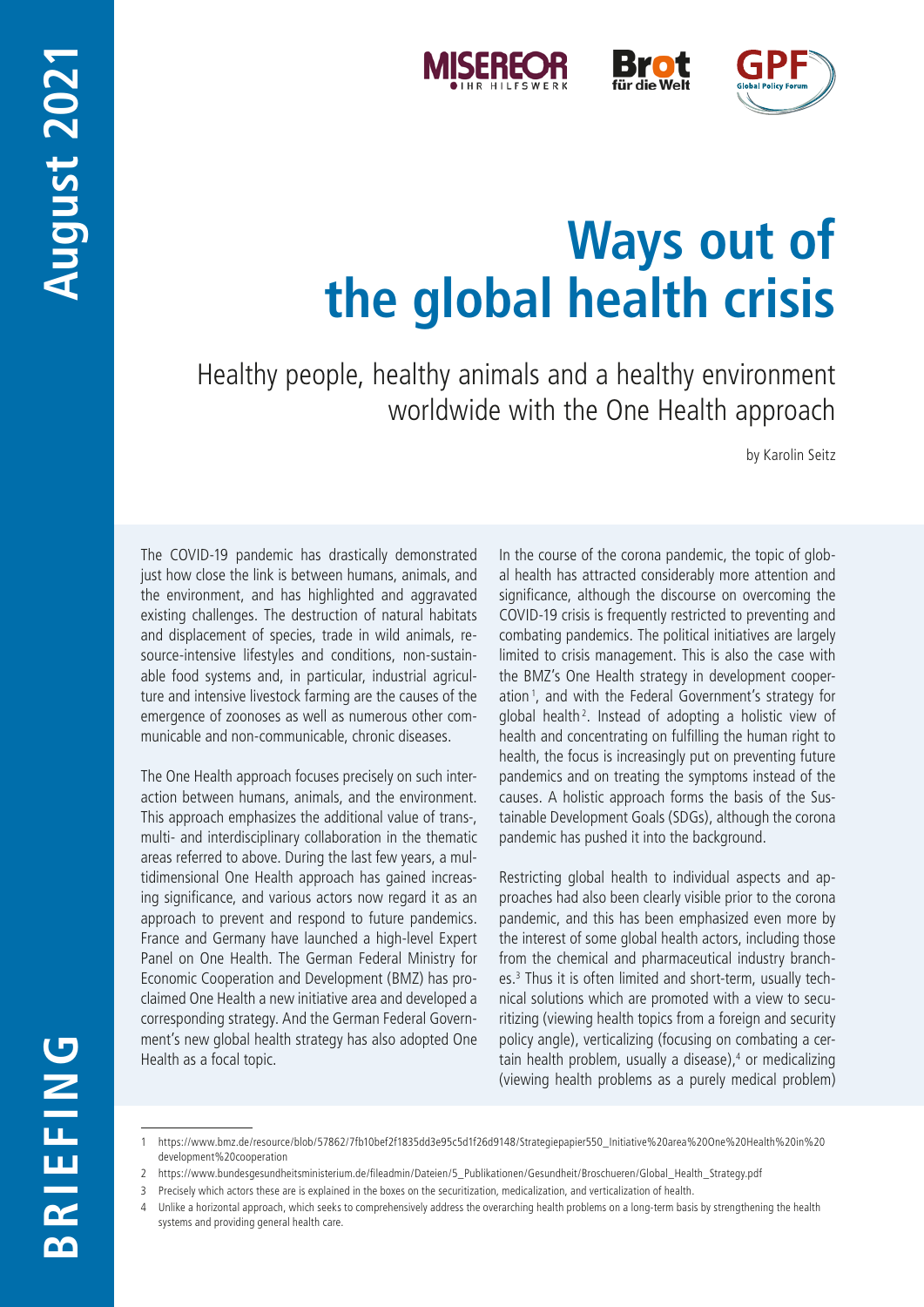health – for the current crisis and also for other global health challenges.

A holistic implementation of the One Health approach has to go beyond measures relating to the predominantly medico-technical prevention of spreading and containing of zoonoses and resistance to antibiotics and must in particular focus on the structural causes of global health problems and develop solution strategies. This above all

# **An imbalanced relationship between humans, animals, and the environment**

"We can't expect to stay healthy in a sick world," Pope Francis wrote in a letter on the occasion of World Environment Day, on the 5<sup>th</sup> June 2020. His intention was to point out just how closely human health is linked to an intact environment and that this relationship has become unbalanced.

The COVID-19 pandemic has drastically demonstrated the close connection between humans, animals, and the environment and made visible and aggravated existing challenges in global health.

Already during the past slightly more than one hundred years, outbreaks of Ebola, SARS-1, HIV/ Aids, avian flu, and other forms of influenza, including Spanish flu, clearly pointed to pathogens increasingly crossing the species barrier between animals – among them domesticated animals, livestock, and wild animals – and humans, especially where they were interacting in a common environment. Zoonoses can represent a considerable health risk for humans and animals alike. Zoonoses can be foodborne, waterborne or vector-borne (carriers of pathogenes), or transmitted through direct contact with domesticated or wild animals, but also indirectly via fomites (contaminated objects) or environmental contamination.5

A United Nations Environment Programme (UNEP) report identifies seven drivers of increased occurrence of zoonoses: <sup>6</sup>

(1) the increasing **demand for animal protein;**

calls for supporting approaches based on sustainability and justice – for example agroecology at the agriculture interface – which prevent negative impacts on the environment, climate and health of humans and animals and avoid causing them. Public services for the treatment and health maintenance of humans, animals and the environment have to be strengthened, and finally, action has to be taken that is politically coherent and accountable to the population.

- (2) the unsustainable **intensification of agriculture and industrialization** of meat, milk, and egg production;
- (3) the increased **use and exploitation of wildlife;**
- (4) the **unsustainable use of natural resources,** which is being accelerated by urbanization, changes in land use, and extractive industries;
- (5) the **growing mobility of people** and **increasing trade in goods** including animals and animal products;
- (6) **food supply chains which are becoming longer and more diversified** as well as more possibilities for diseases to spread; and
- (7) **climate change.**

All these factors are interwoven and mutually reinforced. They also show the crucial role that food systems play in this context. From production to the choice of food in the retail sector, there are a wide range of factors impacting on the emergence of zoonoses.

According to a study, the ruthless intensification of agriculture with its accompanying phenomena such as the excessive use of pesticides, fertilizers, antibiotics, and water, land-use change, deforestation, soil destruction through soil compaction and sealing, as well as the erosion of humus and its acidification through the high level of nitrogen immission from intensive agriculture, $\bar{y}$  the loss of biodiversity and more intensive human contact with livestock

<sup>5</sup> [https://www.unep.org/resources/report/preventing-future-zoonotic-disease-outbreaks-protecting-environment-animals-and,](https://www.unep.org/resources/report/preventing-future-zoonotic-disease-outbreaks-protecting-environment-animals-and) pp. 15-18 and [https://www.who.int/publications/i/item/taking-a-multisectoral-one-health-approach-a-tripartite-guide-to-addressing-zoonotic-diseases-in-countries,](https://www.who.int/publications/i/item/taking-a-multisectoral-one-health-approach-a-tripartite-guide-to-addressing-zoonotic-diseases-in-countries) p. 2

<sup>6</sup> <https://www.unep.org/resources/report/preventing-future-zoonotic-disease-outbreaks-protecting-environment-animals-and>

<sup>7</sup> According to the German Federal Environment Ministry (BMU), today, excessive ammonium nitrogen immissions from agriculture are the chief reason for soil acidification in Germany [\(https://www.umweltbundesamt.de/daten/flaeche-boden-land-oekosysteme/land-oekosysteme/ueberschreitung-der](https://www.umweltbundesamt.de/daten/flaeche-boden-land-oekosysteme/land-oekosysteme/ueberschreitung-der-belastungsgrenzen-fuer)[belastungsgrenzen-fuer](https://www.umweltbundesamt.de/daten/flaeche-boden-land-oekosysteme/land-oekosysteme/ueberschreitung-der-belastungsgrenzen-fuer)).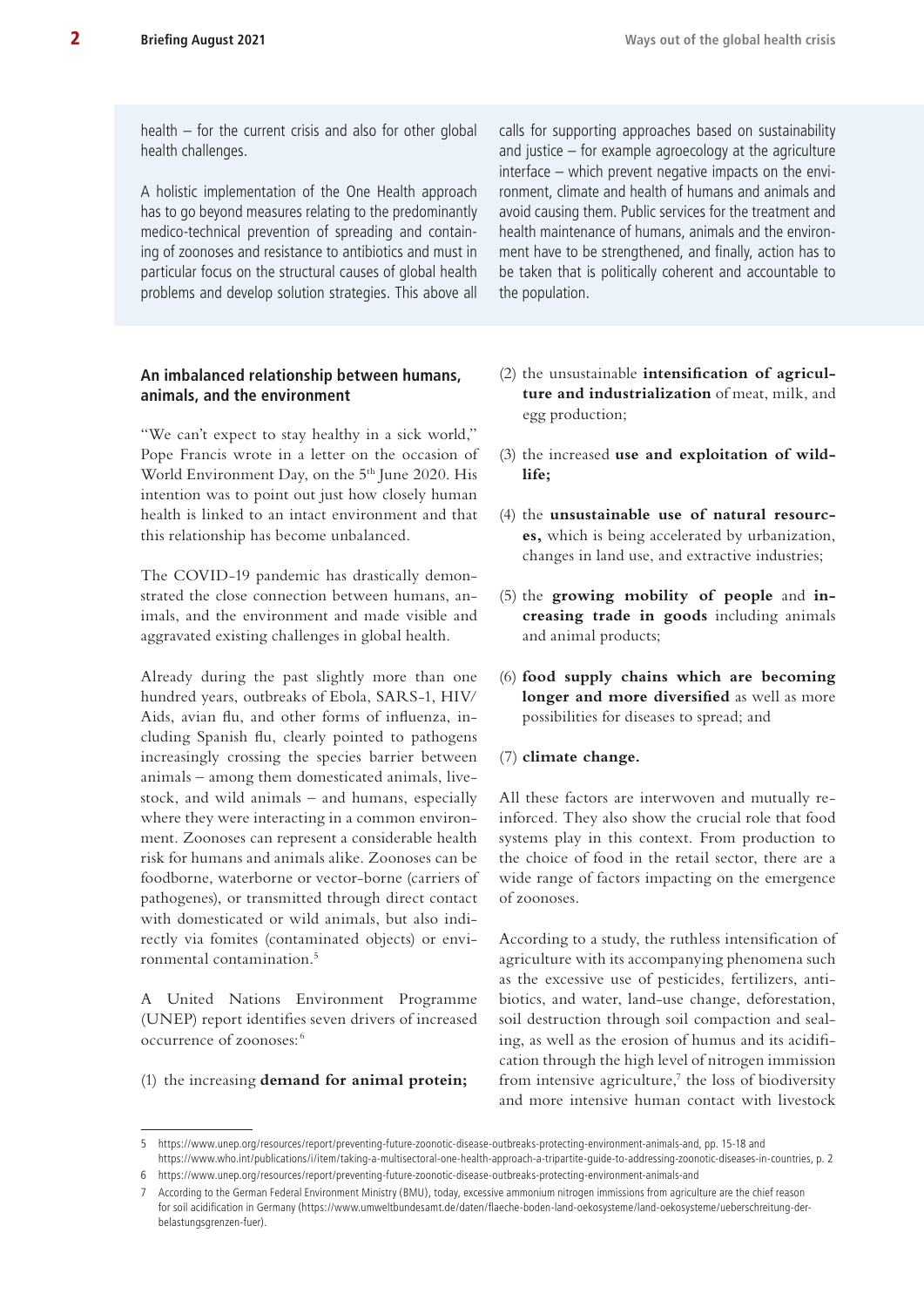and wild animals could be related to 25 percent of all infectious diseases and 50 percent of all zoonoses since 1940.<sup>8</sup> Here, ultimately, the emergence of zoonoses is a symptom of misguided agro-industrial farming systems worldwide which are oriented too little on the requirements of sustainable, just, and healthy food systems.

Intensive livestock farming, which is widespread nowadays and enables a growing, unsustainable and inflated global demand for meat consumption, is one example of this. A large number of genetically homogenous animals are kept in a minimum of space, making them very vulnerable to infections. In addition, long supply chains in the food industry provide opportunities for cross-contamination, complicate traceability of a product, and are usually not sufficiently regulated regarding hygiene and health standards. Owing to precarious conditions employees work in and non-compliance with hygiene standards, large industrial meat-processing plants are places where diseases can spread, as was demonstrated by the COVID-19 outbreaks in slaughterhouses in industrialized countries, but also in the fishing industry.9

Today's global industrialized food systems, which are neither healthy nor sustainable, do considerable harm to human, animal, and environmental health. Overexploitation of forests worldwide, whether to grow feed for livestock, produce palm oil, or obtain tropical timber, is further limiting the already constantly shrinking retreat areas of wild animals, reducing the buffer zones between wildlife and people and contributing to an accelerating loss of biodiversity. The increased emergence of zoonoses is a clear warning that One Health and Planetary Health – i.e. the health state of human civilization and the environment surrounding it  $-$  are facing a massive threat.

#### **An unhealthy ecosystem – the cause of communicable and non-communicable diseases**

Many of the drivers of zoonoses are not only responsible for the increased incidence of infectious diseases. Human intrusion into nature also has other impacts on people's health and wellbeing.10

The best example of this is chronic, non-communicable diseases (NCDs), $11$  which were the cause of 70 percent of all mortalities worldwide in 2018,<sup>12</sup> with a rising tendency. It is above all people in poorer countries (85 percent) who die of NCDs.13 The group of NCDs includes cardiovascular diseases, cancer, respiratory diseases and diabetes. The chief risk factors for NCDs are a lack of physical exercise, unhealthy diets, tobacco consumption, and alcohol abuse. These diseases are also influenced by factors such as individual living and housing conditions, behavioral modes, and the disposition to a disease. Increasingly too, exposure to air pollution, noise, and poisonous chemicals are being recognized as causal agents of NCD.14 Unhealthy living conditions in cities and growing environmental pollution through industry and traffic play a considerable role in the strong increase these diseases are seeing.15

Alongside tobacco consumption, $16$  air pollution, caused by particulate matter or nitrogen oxides, is one of the most important global health risks and causes considerable excess mortality as well as a loss in life expectancy, especially owing to respiratory and cardiovascular diseases.17 In many cases, overlapping disease burdens occur, which means that suffering from a chronic disease frequently makes people more susceptible to an infection with a communicable pathogen. In addition, infectious diseases frequently result in lifelong, chronic ailments. Recent research results suggest that air pollution increases the risk of dying of a COVID-19 infec-

10 Ibid. [https://wedocs.unep.org/bitstream/handle/20.500.11822/27652/GEO6SPM\\_GE.pdf?sequence=17&isAllowed=y](https://wedocs.unep.org/bitstream/handle/20.500.11822/27652/GEO6SPM_GE.pdf?sequence=17&isAllowed=y) und

16 Ibid.

<sup>8</sup> Rohr, J.R., Barrett, C. B., Civitello, D. J., Craft, M. E., Delius, B., DeLeo, G. et al. (2019). Emerging human infectious diseases and the links to global food production. Nature Sustainability, 2, 445-456.<https://doi.org/10.1038/s41893-019-0293-3>

<sup>9</sup> <https://link.springer.com/article/10.1007/s40152-020-00205-y>

[https://apps.who.int/iris/bitstream/handle/10665/204585/9789241565196\\_eng.pdf?sequence=1&isAllowed=y](https://apps.who.int/iris/bitstream/handle/10665/204585/9789241565196_eng.pdf?sequence=1&isAllowed=y)

<sup>11</sup> Annette Prüss-Ustün et al. (2019). Environmental risks and non-communicable diseases

BMJ 2019; 364:kl265,<https://www.bmj.com/content/364/bmj.l265>and [https://apps.who.int/iris/bitstream/handle/10665/204585/9789241565196\\_eng.](https://apps.who.int/iris/bitstream/handle/10665/204585/9789241565196_eng.pdf?sequence=1&isAllowed=y) [pdf?sequence=1&isAllowed=y](https://apps.who.int/iris/bitstream/handle/10665/204585/9789241565196_eng.pdf?sequence=1&isAllowed=y)

<sup>12</sup> <https://www.who.int/news-room/fact-sheets/detail/noncommunicable-diseases>

<sup>13</sup> Ibid.

<sup>14</sup> Prüss-Ustün et al. (2019)

<sup>15</sup> Ibid.

<sup>17</sup> Jos Lelieveld, Andrea Pozzer, Ulrich Pöschl, Mohammed Fnais, Andy Haines, Thomas Münzel (2020). Loss of life expectancy from air pollution compared to other risk factors: a worldwide perspective, Cardiovascular Research, Volume 116, Issue 11, 1 September 2020, Pages 1910–1917, [https://doi.org/10.1093/](https://doi.org/10.1093/cvr/cvaa025) [cvr/cvaa025](https://doi.org/10.1093/cvr/cvaa025)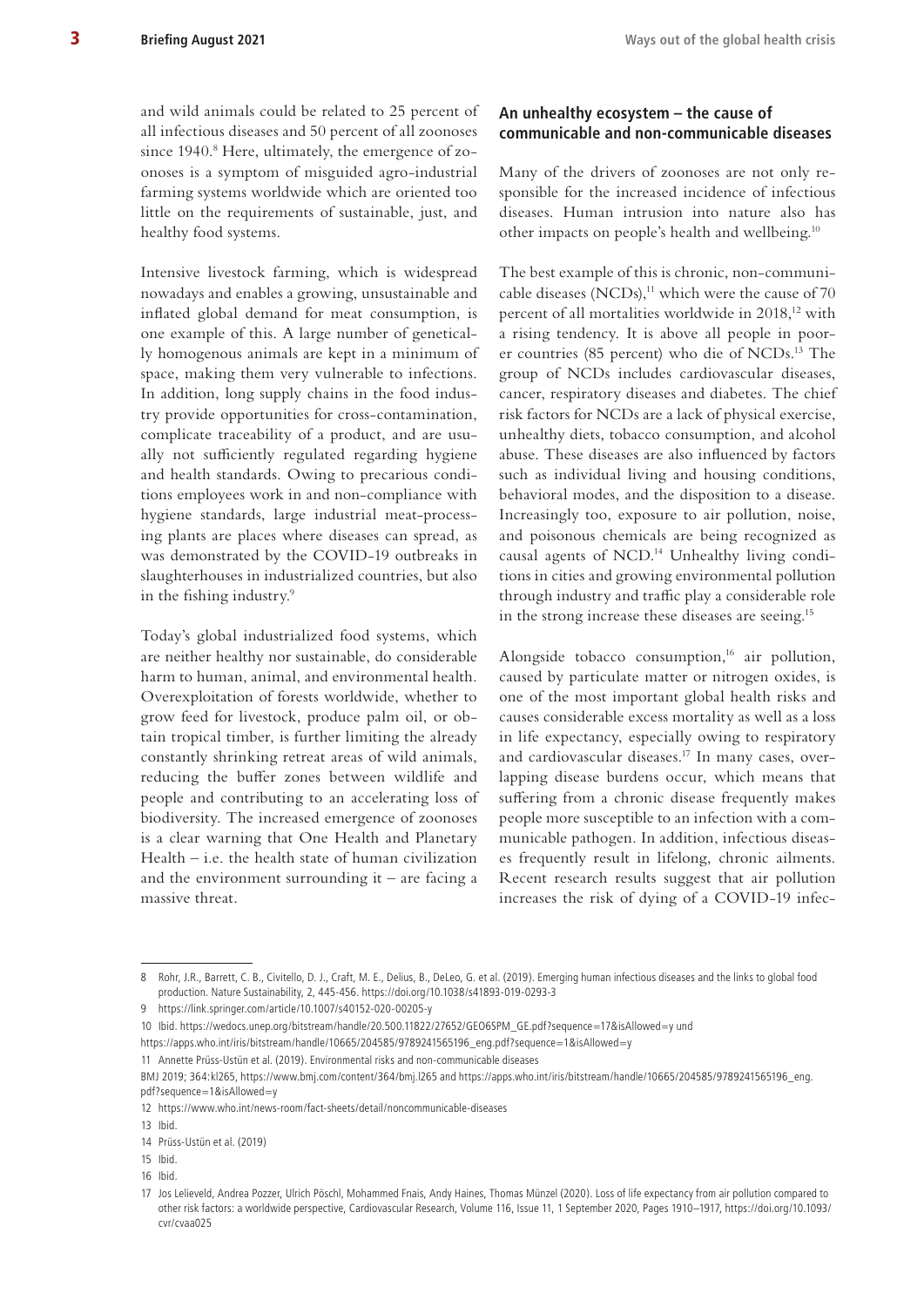tion.<sup>18</sup> In 2016, air pollution<sup>19</sup> caused by industry, power generation, transport and agriculture was responsible for more than 4.2 million people dying from non-communicable diseases worldwide.20

Here, fossil fuels are among the chief risk factors. According to a 2020 survey by Greenpeace Southeast Asia and the Center for Research on Energy and Clean Air, they are responsible for an annual 4.5 million premature deaths caused by air pollution (within households and outdoors).<sup>21</sup>

This example shows that the drivers of anthropogenic climate change simultaneously have a direct impact on people's health.

Meanwhile, the effects of climate change represent one of the greatest human health hazards. Not only do many zoonoses respond very sensitively to changes in the climate and are set to thrive better and therefore go beyond their geographical range in a warmer and moister climate. The direct influence of climate change on humans is also immense.22 The degradation and pollution of the environment is causing more and more disasters such as floods, forest fires, cyclone, or water scarcity to occur, which dry up or destroy the soils, and humanitarian emergency situations and refugee movements develop. Furthermore, heat waves and high ozone levels close to the ground can have serious health consequences especially for older people and individuals with cardiovascular or respiratory conditions.

In addition, the negative impacts of climate change on fisheries and agriculture are already jeopardizing global food security, especially for people hit most strongly by poverty. The United Nations Food and Agriculture Organization (FAO) estimates that almost 690 million people worldwide are suffering chronic hunger.23 Taking the overall number of people affected by medium or severe food insecurity, in 2019, two billion people had no regular access to safe, nourishing and sufficient food. These figures are based on estimates made before the COVID-19 crisis set in; since then, the situation has worsened in many places. Malnutrition and undernutrition as well as migration resulting from food scarcity, environmental disasters, epidemics, political crises, and violent conflicts bear consequences for physical and mental health. Conversely, a diversified and healthy diet is crucial in combating hunger, malnutrition and nutritional deficiency, as well as chronic diseases such as diabetes, heart diseases, stroke, and cancer.24

## **The One Health approach – a holistic view of the ecosystem**

The One Health approach aims at multidimensional interaction between the areas of human, animal and environmental health, at addressing the causes of the imbalance in global health instead of limiting action to treating symptoms. There are a wide range of definitions of One Health. For example, the Lancet One Health Commission, set up in 2019, sees One Health as a concept viewing the complex intertwining and mutual dependence of all living creatures and the environment.<sup>25</sup>

Irrespective of the definition taken, the One Health approach emphasizes the additional value of trans-, multi- und interdisciplinary collaboration on the topics of humans, animals and the environment regarding the health of all three elements.<sup>26</sup>

The core elements are the local identification of problems and communication, coordination, and cooperation between different sectors, disciplines and levels.27 Balanced, eye-level participation of

<sup>18</sup> <https://www.escardio.org/The-ESC/Press-Office/Press-releases/study-estimates-exposure-to-air-pollution-increases-covid-19-deaths-by-15-world> and <https://advances.sciencemag.org/content/6/45/eabd4049>sowie<https://www.ncbi.nlm.nih.gov/pmc/articles/PMC7812988/>

<sup>19</sup> A distinction is generally made between indoor air pollution (by private households) and air pollution outdoors (from industry, traffic, power generation, agriculture). Taking both types together, the WHO estimates that more than 7 million people die each year as a result of air pollution (cf. <https://www.who.int/data/gho/data/themes/air-pollution>).

<sup>20</sup> [https://www.who.int/en/news-room/fact-sheets/detail/ambient-\(outdoor\)-air-quality-and-health](https://www.who.int/en/news-room/fact-sheets/detail/ambient-(outdoor)-air-quality-and-health)

<sup>21</sup> <https://www.greenpeace.org/usa/wp-content/uploads/2020/02/The-Price-of-Fossil-Fuels-full-report.pdf>

<sup>22</sup> Nick Watts, Markus Amann, Nigel Arnell, et al. (2019). The 2019 report of The Lancet Countdown on health and climate change: ensuring that the health of a child born today is not defined by a changing climate. Lancet 2019; 394: 1836–78 <https://www.researchgate.net/publication/337228916> and <https://www.klimawandel-gesundheit.de/>

<sup>23</sup> <http://www.fao.org/documents/card/en/c/ca9692en>

<sup>24</sup> Ibid.

<sup>25</sup> Amuasi JH, Lucas T, Horton R, Winkler AS (2020). Reconnecting for our future: The Lancet One Health Commission. Lancet. 2020 May 9;395(10235):1469- 1471 [https://www.thelancet.com/journals/lancet/article/PIIS0140-6736\(20\)31027-8/fulltext](https://www.thelancet.com/journals/lancet/article/PIIS0140-6736(20)31027-8/fulltext) 

<sup>26</sup> Ibid.

<sup>27</sup> [http://documents.worldbank.org/curated/en/703711517234402168/pdf/123023-REVISED-PUBLIC-World-Bank-One-Health-Framework-2018.](http://documents.worldbank.org/curated/en/703711517234402168/pdf/123023-REVISED-PUBLIC-World-Bank-One-Health-Framework-2018.pdf) [pdf](http://documents.worldbank.org/curated/en/703711517234402168/pdf/123023-REVISED-PUBLIC-World-Bank-One-Health-Framework-2018.pdf) und Carsten Richter et al. (2015). Towards operational criteria for ecosystem health approaches, EcoHealth, [https://www.researchgate.net/](https://www.researchgate.net/publication/274729003_Toward_Operational_Criteria_for_Ecosystem_Approaches_to_Health) [publication/274729003\\_Toward\\_Operational\\_Criteria\\_for\\_Ecosystem\\_Approaches\\_to\\_Health](https://www.researchgate.net/publication/274729003_Toward_Operational_Criteria_for_Ecosystem_Approaches_to_Health)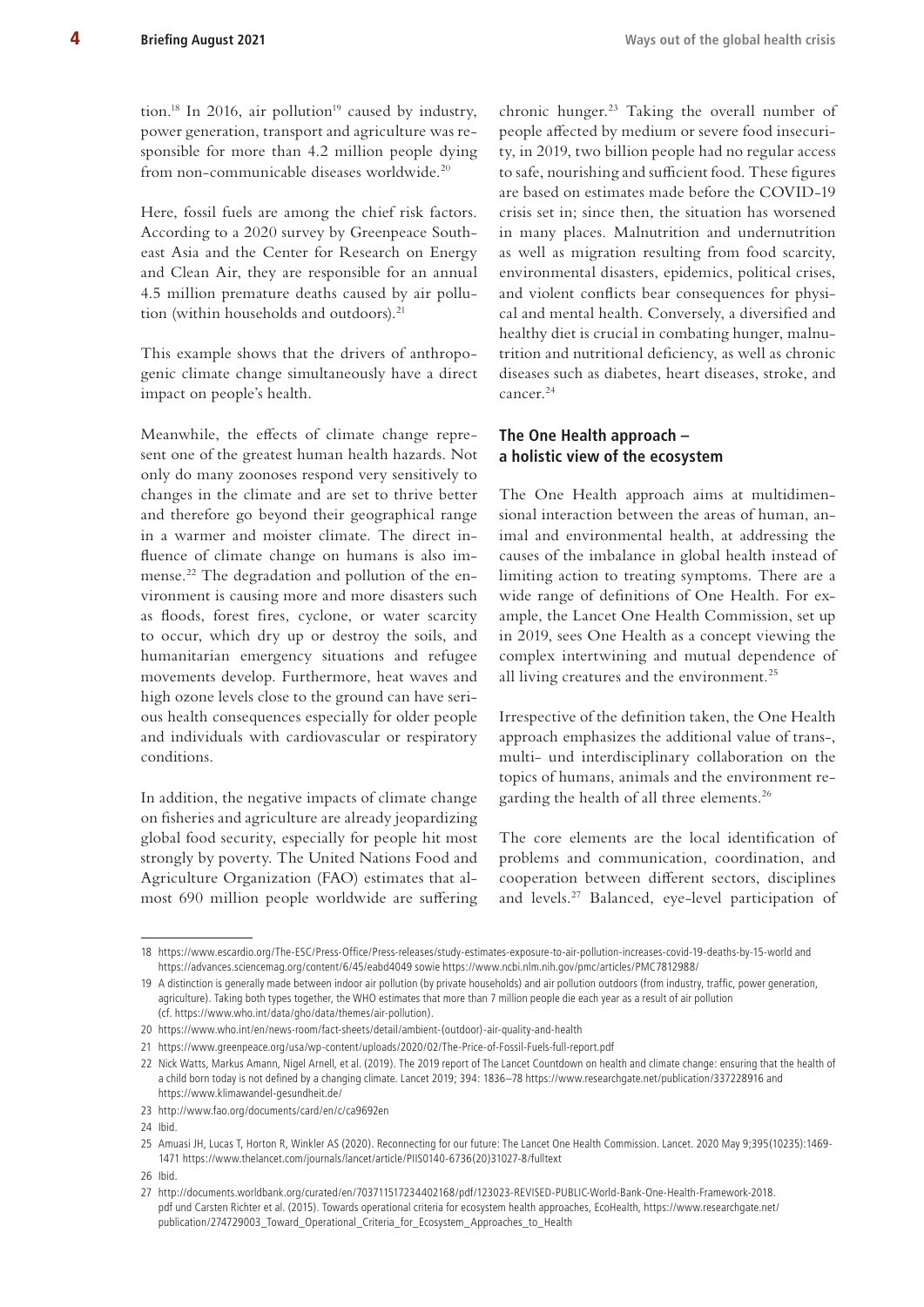

© The Lancet One Health Commission

all relevant actors in the various sectors of science, politics, and civil society and the local, regional, national, and global level is a precondition for the successful implementation of the approach.<sup>28</sup> The active involvement of local communities and community based approaches, which make them co-determining actors, is indispensable.

One Health can only succeed if its actions are guided by fundamental socio-ecological change. The core of the issue is enabling healthy living conditions for all, taking a comprehensive view of people's health needs.

In this respect, the One Health approach can contribute to progress in implementing Agenda 2030,

adopted by the 193 UN Member States in 2015, with its 17 Sustainable Development Goals (SDGs), as a whole. The SDGs address all dimensions of sustainable development (the social, ecological, and economic dimensions), and are guided by the overarching principle of reaching those first who have so far been neglected most ("Leave No One Behind"). The One Health approach also brings the human right to health for all center stage.

Our food system represents an essential interface between human, animal, and environmental health, and has already been identified as such by the Lancet One Health Commission and others. The COVID-19 crisis, too, has demonstrated how the industrial and increasingly globalized economic

<sup>28</sup> <http://www.fao.org/3/ca2942en/ca2942en.pdf>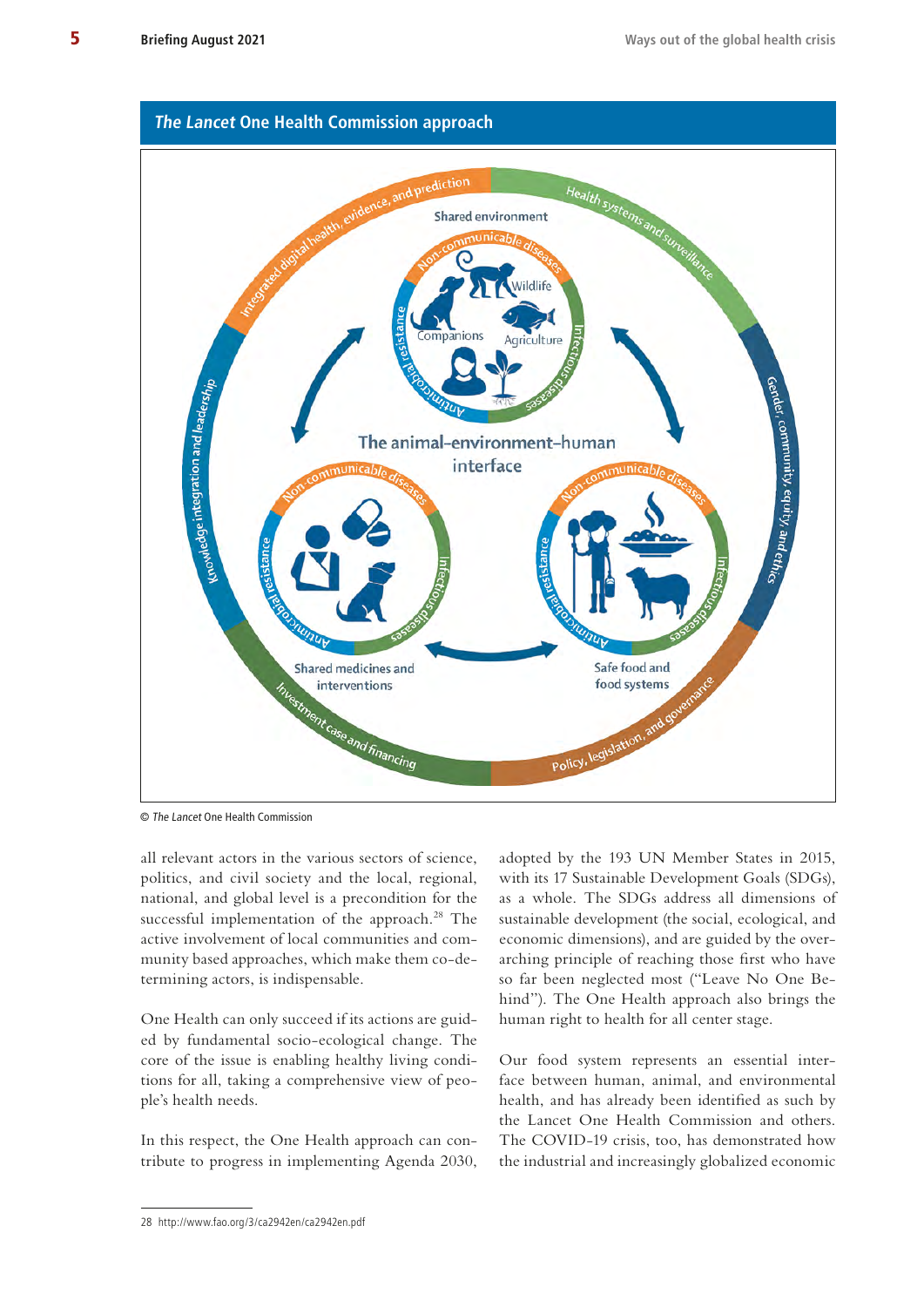and food systems are contributing considerably to ecological destruction and the occurrence of zoonoses, as well as other nutrition-related diseases.

#### **Agroecology and One Health**

To enable the One Health approach, a fundamental shift towards sustainable food production systems in the area of agricultural production and food systems is inevitable. Here too, a concept is required which pursues a holistic approach, just like One Health. Agroecology provides a science-based and practical approach aimed at producing safe food in an environmentally compatible manner, not applying any harmful chemicals, conserving biodiversity, supporting fair and sustainable marketing channels, protecting the rights of employees, backing local food systems, and respecting the wellbeing of animals and the environment.<sup>29</sup> The 10 elements of agroecology defined by the FAO<sup>30</sup> and the 13 principles of agroecology defined by the High-Level Panel of Experts (HLPE) of the Committee on World Food Security (CFS)<sup>31</sup> complement each other and provide a political guide to secure food and achieve the right to food. The deep rooting of this approach both in human rights and in farmers' movements, established in the 2015 Nyeleni Declaration,<sup>32</sup> reflects the crucial significance of agroecology in implementing the One Health approach. Agroecology qualifies from a human rights angle in particular, since it focuses on the right to food.

#### **The role of One Health in politics**

The One Health approach is not new but also entered into German and international politics as a result of the spreading of avian flu in 2006 and in response to the considerable manifestation of resistance to antibiotics. Since 2006, a research consortium consisting of Germany's Federal Ministry of Education and Research (BMBF), Federal Ministry of Food and Agriculture (BMEL), Federal Health Ministry (BMG), and Federal Ministry of Defense

(BMVG) has been addressing threats arising from zoonoses, opting for One Health as a suitable approach to combat them.33

Since 2007 at the latest, the topic of resistance to antibiotics, and hence the One Health approach, have entered debates at the level of the G20. Since 2010, the FAO, the World Health Organization (WHO), and the World Organisation for Animal Health (OIE) have been cooperating on the approach, with a particular focus on zoonoses and resistance to antibiotics as well.<sup>34</sup>

More recently, the One Health concept has enjoyed considerably more attention as a result of the 2014 Ebola epidemic and, now, the corona pandemic, and particularly at the level of the German Federal Government, it is treated as a top priority. Various actors are increasingly calling for One Health to be applied as an approach to prevent and respond to future pandemics.35

For example, on the  $12<sup>th</sup>$  November 2020, in the context of their Alliance for Multilateralism, French Minister for Foreign Affairs Jean-Yves Le Drian and his German counterpart Minister Heiko Maas announced the appointment of a new One Health High-Level Expert Panel (OHHLEP).<sup>36</sup> Accommodated at the WHO,<sup>37</sup> and with the participation of the OIE and the FAO, international experts from the fields of human and veterinary medicine as well as environmental research and social sciences are to collaborate.38 In recognition of the environmental dimension, the United Nations Environment Programme (UNEP) has been added to the Tripartite Alliance of the WHO, the OIE and the FAO as a new partner.39 The Panel is to compile and publish research on the topic of One Health, make recommendations, and support governments in preventing pandemics. Furthermore, One Health was on the agenda of the G20 Global Health Summit in May 2021, with a focus on preventing and responding to pandemics.<sup>40</sup>

<sup>29</sup> [https://www.misereor.org/fileadmin/user\\_upload\\_misereororg/publication/en/foodsecurity/position-paper-strengthening-agroecology.pdf](https://www.misereor.org/fileadmin/user_upload_misereororg/publication/en/foodsecurity/position-paper-strengthening-agroecology.pdf) 

<sup>30</sup> <http://www.fao.org/3/i9037en/i9037en.pdf>

<sup>31</sup> <http://www.fao.org/3/ca5602en/ca5602en.pdf>

<sup>32</sup> <https://www.foodsovereignty.org/forum-agroecology-nyeleni-2015-2/>

<sup>33</sup> [https://www.bmbf.de/files/Forschungsvereinbarung\\_Zoonosen.pdf](https://www.bmbf.de/files/Forschungsvereinbarung_Zoonosen.pdf)

<sup>34</sup> [https://www.who.int/foodsafety/zoonoses/final\\_concept\\_note\\_Hanoi.pdf](https://www.who.int/foodsafety/zoonoses/final_concept_note_Hanoi.pdf) and [https://extranet.who.int/sph/sites/default/files/document-library/](https://extranet.who.int/sph/sites/default/files/document-library/document/English.pdf) [document/English.pdf](https://extranet.who.int/sph/sites/default/files/document-library/document/English.pdf)

<sup>35</sup> <https://www.unenvironment.org/resources/report/preventing-future-zoonotic-disease-outbreaks-protecting-environment-animals-and>

<sup>36</sup> <https://multilateralism.org/wp-content/uploads/2020/11/2020-11-11-Press-release-meeting-AfM-12-November-2020-final-version-EN.pdf>

<sup>37</sup> <https://news.un.org/en/story/2021/02/1084982>

<sup>38</sup> [https://www.who.int/news-room/articles-detail/call-for-experts-one-health-high-level-expert-panel-\(ohhlep\)](https://www.who.int/news-room/articles-detail/call-for-experts-one-health-high-level-expert-panel-(ohhlep)

<sup>39</sup> For example by UNEP, see [https://www.unenvironment.org/news-and-stories/story/unep-joins-three-international-organizations-expert-panel-improve](https://www.unenvironment.org/news-and-stories/story/unep-joins-three-international-organizations-expert-panel-improve-one-health)[one-health](https://www.unenvironment.org/news-and-stories/story/unep-joins-three-international-organizations-expert-panel-improve-one-health)

<sup>40</sup> <https://www.g20.org/second-health-working-group-meeting.html>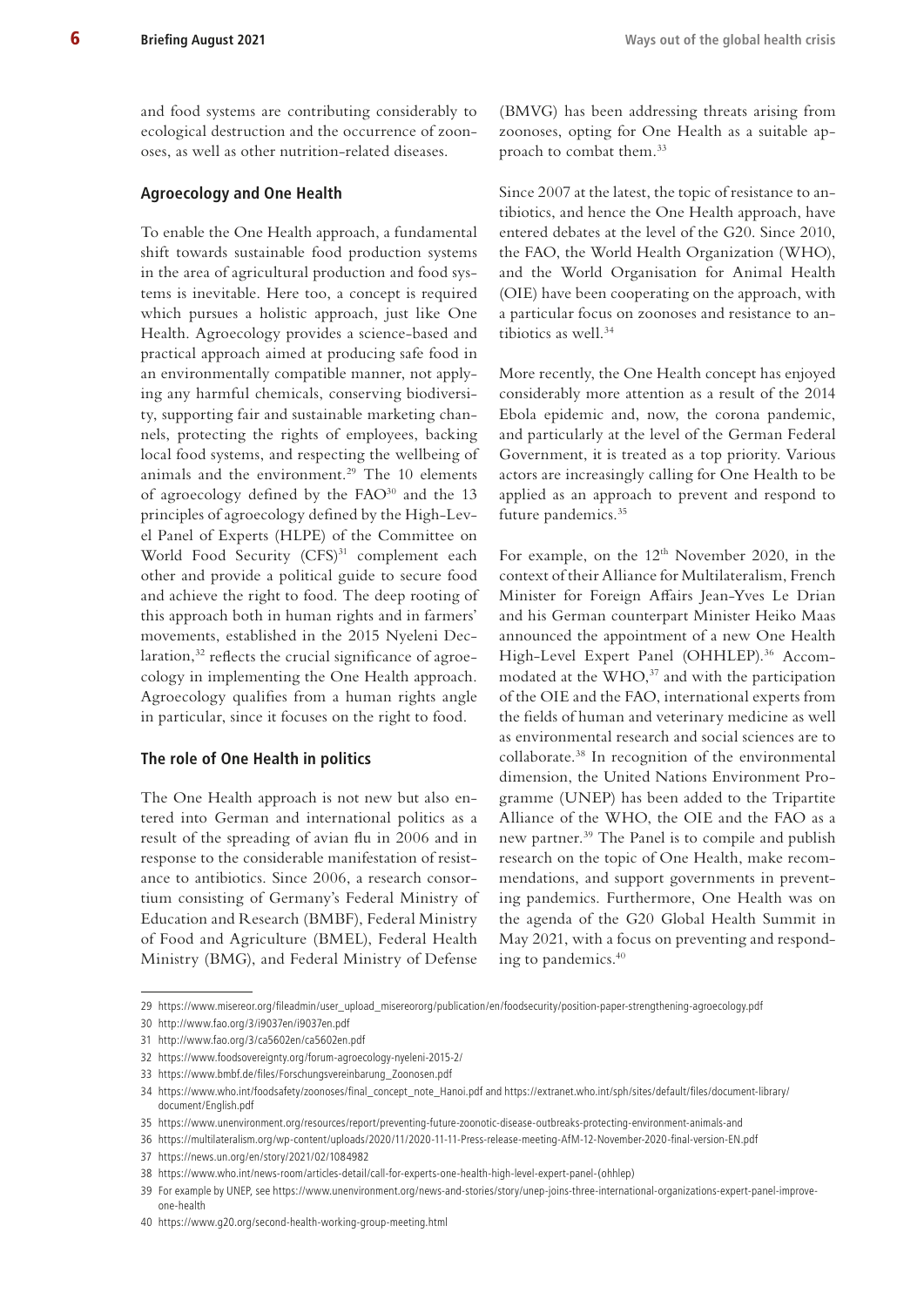The German Federal Government is also boosting its own capacities for the topic. In January 2021, Germany's Federal Ministry for Economic Cooperation and Development (BMZ) published a Strategy Paper on One Health.<sup>41</sup> Already in 2020, Development Minister Gerd Müller had announced One Health and preventing pandemics as new initiative area for his ministry and declared the approach a guideline for strategic action. BMZ Directorate 10 "Global Health; Pandemic Prevention; One Health" and the Special Staff for "Combating Pandemics" were established. This includes Division 102, "Pandemic Prevention, One Health, Animal Health, Biodiversity". As the ministry's Special Representative, and supported by an eight-member One Health Scientific Advisory Council, Parliamentary State Secretary Maria Flachsbarth coordinates international cooperation. The BMZ intends to invest 30 million euros in the One Health approach – these funds are part of the ministry's 4.3-billion-euro corona emergency program.<sup>42</sup> Projects supported with this money include the development of a One Health Pandemics Center in Kenya to share human and animal health expertise.<sup>43</sup>

#### **One Health – an opportunity or a threat to achieve the SDGs?**

It is to be welcomed that the concept has come so much to the fore among various political actors both in Germany and globally and is also being given attention at German Government level. As described above, the One Health approach offers a holistic and in-depth perspective regarding all types of health problems, and highlights the links between them. However, a closer look reveals that the One Health approach as understood by the German Federal Government concentrates almost exclusively on antibiotic resistance and infectious diseases (in particular zoonoses) and the prevention of pandemics. This is particularly apparent in the "One Health" strategy published by the German Federal Ministry for Economic Cooperation and Development in January 2021.<sup>44</sup> Here chronic, non-communicable diseases are effectively excluded, despite their severe consequences. Whereas the introductory section refers to them as a significant health burden, they are then absent in the section on the strategic orientation of German development cooperation in the One Health area. Rather, the paper states: "With its One Health strategy, the BMZ wants to contribute directly towards improving the options and capacities that developing countries and emerging economies have with regard to the prevention, early diagnosis and containment of infectious diseases." 45 Neither does the strategy adequately address the need to improve general living and working conditions or poverty and disadvantage as significant causes of the emergence of diseases and their spreading.

In the German Federal Government's 2020 Global Health Strategy, One Health is also addressed as a priority item, with a special focus on the management of health crises in the sense of a securitization **[\(see Box 1\)](#page-7-0)**. 46

Furthermore, a clear strategy on the coordination with and integration of the other ministries as well as coordination with cross-cutting topics is lacking. Since the approach is very extensive and calls for far-reaching, structural changes particularly also in the agricultural sector (towards an agroecology), strategies presented so far fall way short of what is required. In order to sustainably establish One Health, health, food and agricultural systems have to be reformed, and corresponding actors need to be integrated in crucial contexts.

In the course of the corona pandemic as a whole, one can observe health topics gaining attention and significance while the discourse on COVID-19, as well as global health as a whole, are however frequently confined to preventing and combating pandemics in the sense of a securitization of health **[\(see](#page-7-0)  [Box 1\)](#page-7-0)**. Crisis management is prioritized over other interventions. Instead of setting out from a holistic concept of health and concentrating on respecting human rights, crisis prevention is performed, thus addressing symptoms rather than causes. A more holistic approach with a longer-term perspective was already launched in 2015, with the Sustainable Development Goals, but was thwarted by the corona pandemic.

<sup>41</sup> [https://health.bmz.de/wp-content/uploads/Strategiepapier550\\_one\\_health\\_en.pdf](https://health.bmz.de/wp-content/uploads/Strategiepapier550_one_health_en.pdf)

<sup>42</sup> [https://globalcompactrefugees.org/sites/default/files/2020-06/BMZ\\_emergency\\_covid19\\_support\\_programme.pdf](https://globalcompactrefugees.org/sites/default/files/2020-06/BMZ_emergency_covid19_support_programme.pdf)

<sup>43</sup> [https://www.bmz.de/de/presse/aktuelleMeldungen/2020/oktober/201027\\_pm\\_035\\_Minister-Mueller-kuendigt-Aufbau-eines-neuen-One-Health-](https://www.bmz.de/de/presse/aktuelleMeldungen/2020/oktober/201027_pm_035_Minister-Mueller-kuendigt-Aufbau-eines-neuen-One-Health-Schwerpunkts-im-BMZ-an/index.html)[Schwerpunkts-im-BMZ-an/index.html](https://www.bmz.de/de/presse/aktuelleMeldungen/2020/oktober/201027_pm_035_Minister-Mueller-kuendigt-Aufbau-eines-neuen-One-Health-Schwerpunkts-im-BMZ-an/index.html)

<sup>44</sup> [https://health.bmz.de/wp-content/uploads/Strategiepapier550\\_one\\_health\\_en.pdf](https://health.bmz.de/wp-content/uploads/Strategiepapier550_one_health_en.pdf)

<sup>45</sup> [https://health.bmz.de/wp-content/uploads/Strategiepapier550\\_one\\_health\\_en.pdf](https://health.bmz.de/wp-content/uploads/Strategiepapier550_one_health_en.pdf) p. 10

<sup>46</sup> Cf. [https://www.bundesgesundheitsministerium.de/fileadmin/Dateien/5\\_Publikationen/Gesundheit/Broschueren/Global\\_Health\\_Strategy.pdf,](https://www.bundesgesundheitsministerium.de/fileadmin/Dateien/5_Publikationen/Gesundheit/Broschueren/Global_Health_Strategy.pdf) p. 10. and p. 15.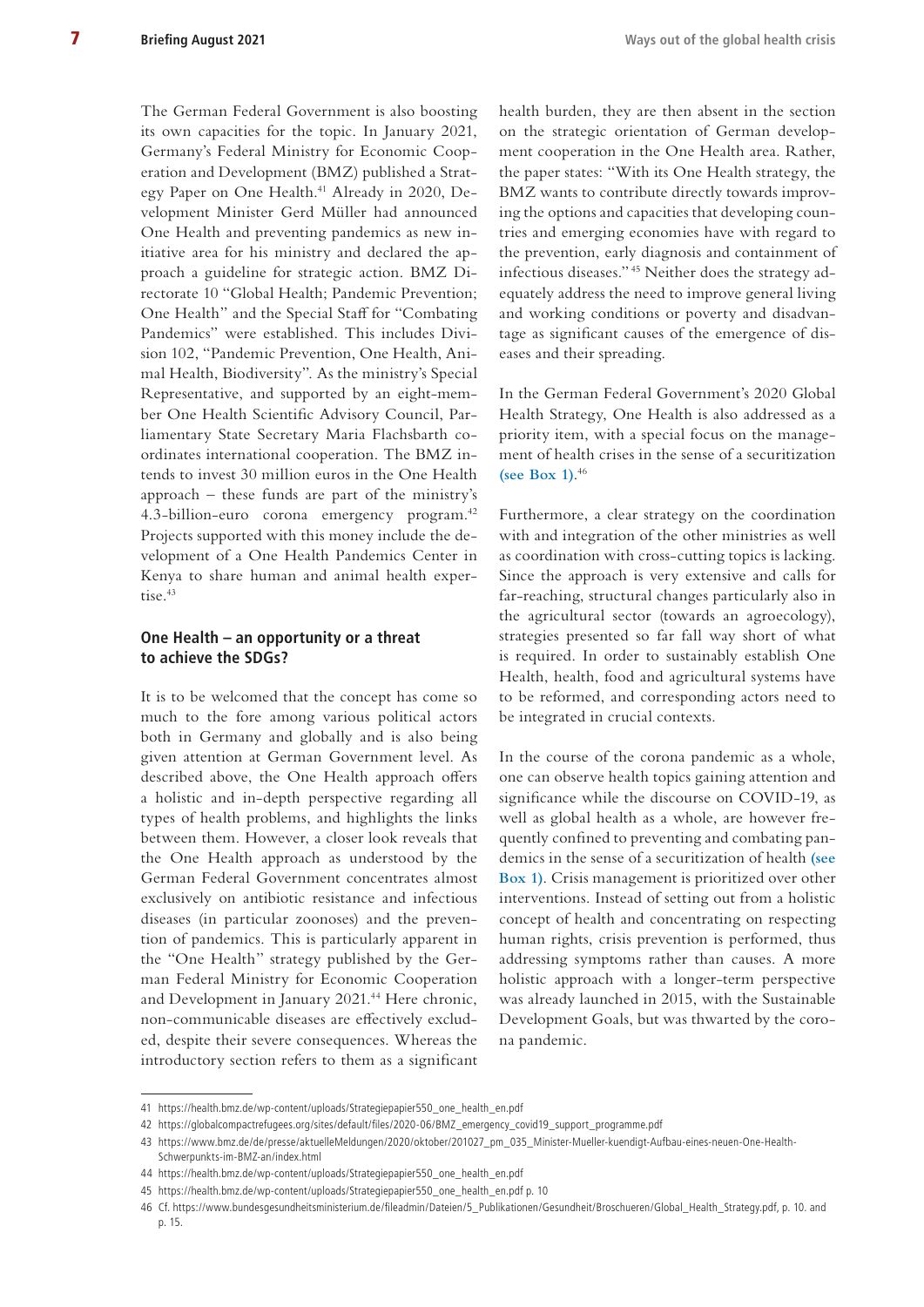A restricted view of global health is further encouraged by the interests of some global health actors, including those in chemical and pharmaceutical industry. Here, correspondingly limited and partly short-term approaches to solutions in the sense of medicalization **[\(see Box 2\)](#page-7-1)** are being promoted not

only for the current crisis, but also for other and future global health challenges.

There is a chance that increased attention can also act as a pump-primer for urgently required health financing worldwide.

# <span id="page-7-0"></span>**Box 1: Securitization**

In Global Health Security, health risks such as cross-border pandemics are regarded as security threats to a country's own population and economy and to the stability of entire regions which have to be combated just like terrorism. For this reason, the topic of health again and again appears on the agenda of the UN Security Council and the Munich Security Conference, as was the case recently at a roundtable meeting early in November 2020.<sup>47</sup>

Such an approach generally bears the danger of health issues only then being considered relevant if they represent a global security threat. As a result, other challenges are then marginalized: chronic, non-communicable diseases, social aspects of diseases and health, such as being discriminated because of disease, or restricted access to prevention and treatment owing to socioeconomic conditions, weak health systems, and hence insufficient access to treatment in poorer countries. Priorities are shifting more and more from a needs-focused to a risk-focused approach. In the current corona crisis, limited medical and personnel resources are concentrated on containing the pandemic. Essential health services such as preventive check-ups, mother-and-child health including midwifery, vaccination programs,48 and tuberculosis and HIV treatment have been restricted. In addition, national interests in distributing vaccines against COVID-19 are prioritized.

### <span id="page-7-1"></span>**Box 2: Medicalization**

In medicalization, health problems are predominantly seen as challenges which can be treated with vaccinations, medicines, or medico-technical measures.<sup>49</sup> Structural, socioeconomic, or political determinants of health and corresponding social or ecological measures are neglected. In contrast, according to the preamble of the WHO constitution, health is defined as: "a state of complete physical, mental and social well-being and not merely the absence of disease or infirmity. The enjoyment of the highest attainable standard of health is one of the fundamental rights of every human being without distinction of race, religion, political belief, economic or social condition." <sup>50</sup>

Pharmaceutical industry is attributed a significant influence on the growing medicalization of health.<sup>51</sup> Agroecological approaches opting for a successive reduction or complete abandonment of pesticides and fertilizers as well as antibiotics in intensive livestock farming do not figure in any of the industry's proposed solutions. Rather, the branch is strongly lobbying against such an approach at various political levels.52 It does not recognize its own contribution to the wide range of health problems occurring worldwide, including from industrialized agriculture and intensive livestock farming.<sup>53</sup>

<sup>47</sup> <https://www.swp-berlin.org/10.18449/2019C32/>

<sup>48</sup> <https://www.who.int/news/item/15-07-2020-who-and-unicef-warn-of-a-decline-in-vaccinations-during-covid-19>

<sup>49</sup> Jocalyn Clark (2014). Medicalization of global health 1: Has the global health agenda become too medicalized? Global Health Action, Lancet,

[https://www.researchgate.net/publication/262531473\\_Medicalization\\_of\\_global\\_health\\_1\\_Has\\_the\\_global\\_health\\_agenda\\_become\\_too\\_medicalized](https://www.researchgate.net/publication/262531473_Medicalization_of_global_health_1_Has_the_global_health_agenda_become_too_medicalized) 50 [https://www.who.int/governance/eb/who\\_constitution\\_en.pdf](https://www.who.int/governance/eb/who_constitution_en.pdf)

<sup>51</sup> Clark (2014)

<sup>52</sup> Cf. e.g. the massive lobbying activities by chemical industry and the agricultural corporations against the EU's 2020 "Farm to Fork" and biodiversity strategy, as reported by Corporate Europe Observatory ([https://corporateeurope.org/sites/default/files/2020-10/CAP\\_Farm-to-Fork-Final\\_0.pdf\)](https://corporateeurope.org/sites/default/files/2020-10/CAP_Farm-to-Fork-Final_0.pdf).

<sup>53</sup> The chemical industry figures particularly among those branches posing a high risk for humans as well as the environment along its entire supply chain. However, the VCI (Verband der Chemischen Industrie) was among the industrial associations strongly campaigning against a German supply chain law which obliges German companies to protect human rights and the environment in their global supply chains ([https://lieferkettengesetz.de/wp-content/](https://lieferkettengesetz.de/wp-content/uploads/2020/07/Initiative-Lieferkettengesetz-Briefing-Wirtschaftslobby-gegen-Menschenrechte.pdf) [uploads/2020/07/Initiative-Lieferkettengesetz-Briefing-Wirtschaftslobby-gegen-Menschenrechte.pdf](https://lieferkettengesetz.de/wp-content/uploads/2020/07/Initiative-Lieferkettengesetz-Briefing-Wirtschaftslobby-gegen-Menschenrechte.pdf)).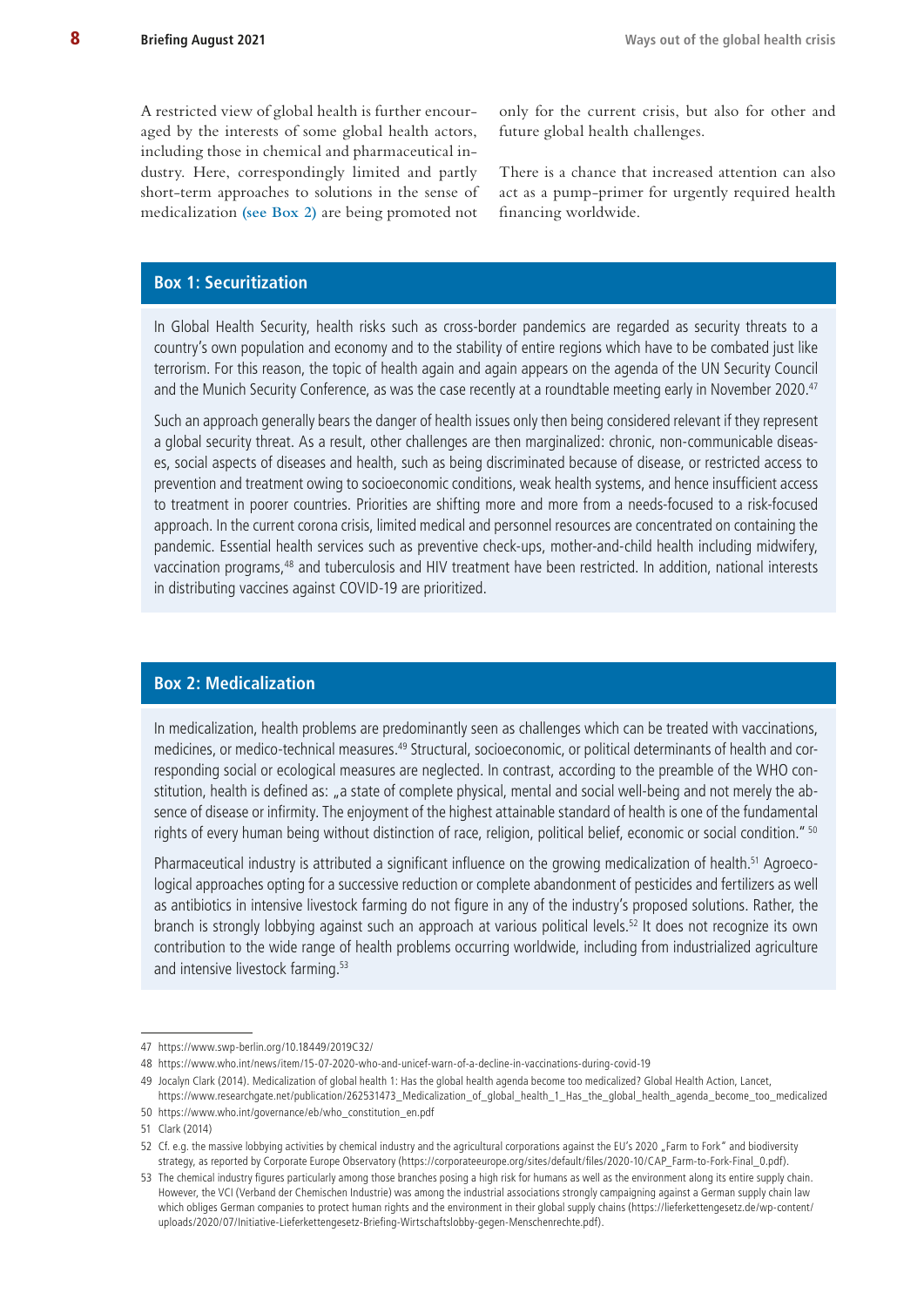At the same time, however, there is the danger of global resources for other important health problems and the social, economic, and ecological determinants of health being further reduced and being concentrated almost exclusively on preventing pandemics in the sense of a verticalization **[\(see](#page-8-0)  [Box 3](#page-8-0))**. COVID-19 has shown what a disadvantage such a focusing can cause. By not having previously succeeded in establishing healthcare coverage as a result of further concentrating resources on COVID-19 and measures to contain the pandemic, maternal and child mortality has risen, communicable diseases (tuberculosis, HIV) have

increased, and vaccinating against other diseases has been suspended.

Owing to COVID-19, setbacks have to be feared regarding achievements in the health sector over the last 20 years and concerning the SDGs, and it is going to be even more difficult than it was before the corona pandemic to achieve SDG 3 and other health related SDGs.

The restriction of the One Health approach is reflected in particular by the stronger focus on securitization, medicalization, and verticalization of health.

## <span id="page-8-0"></span>**Box 3: Verticalization**

In verticalization, healthcare services are oriented on combating individual diseases such as tuberculosis, malaria, polio or HIV/Aids. It is in contrast to a horizontal and hence more holistic provision of health services via public-funded health systems, which is also referred to as comprehensive Primary Health Care (PHC) in the sense of the 1978 international Declaration of Alma-Ata.<sup>54</sup>

Tackling malaria, a further zoonosis – with genetically engineered mosquitos is an example of such a technical, vertical solution,55 which contrasts with promoting good environmental and living conditions offering functioning wastewater systems and protected habitats.<sup>56</sup> The Bill & Melinda Gates Foundation has opted for this approach in particular with the so-called "Gene-Drive" technology, and is attempting to achieve an acceptance of this controversial technology with massive lobbying campaigns, as the so-called Gene Drive Files revealed in late October 2017.57

For donors and political institutions, vertical programs are attractive because they swiftly show measurable results and are simpler to manage than horizontal programs. Vertical health interventions have contributed to the extermination of smallpox and to significant progress in combating tuberculosis and HIV/Aids. However, they have also concentrated personnel and financial capacities of the already scarce resources that national health systems and international health financing dispose of solely on these disease areas. Creating healthy living conditions to prevent diseases and improving general healthcare have been marginalized.<sup>58</sup> Furthermore, diseases not attracting the attention of the donors have been neglected, such as the so-called Neglected Tropical Diseases (NTDs) and non-communicable, chronic diseases. All in all, an imbalanced healthcare system has developed. The consequences of this health policy have become apparent in the COVID-19 crisis, which has revealed completely overburdened health systems in which it has neither been possible to maintain regular healthcare services nor to respond to the pandemic.59 Therefore, measures addressing certain diseases should also always strengthen the existing health systems and become horizontally integrated.

<sup>54</sup> [https://www.who.int/publications/almaata\\_declaration\\_en.pdf](https://www.who.int/publications/almaata_declaration_en.pdf)

<sup>55</sup> <http://genedrivefiles.synbiowatch.org/>

<sup>56</sup> <https://www.brot-fuer-die-welt.de/blog/2019-malaria-kleiner-biss-grosse-wirkung/>

<sup>57</sup> <http://genedrivefiles.synbiowatch.org/>

<sup>58</sup> Cf. e.g. Béhague, D. P., & Storeng, K. T. (2008). Collapsing the Vertical–Horizontal Divide: An Ethnographic Study of Evidence-Based Policymaking in Maternal Health. American Journal of Public Health, 98(4), 644–649. doi:10.2105/ajph.2007.123117, [https://www.ncbi.nlm.nih.gov/pmc/articles/](https://www.ncbi.nlm.nih.gov/pmc/articles/PMC2376990/) [PMC2376990/](https://www.ncbi.nlm.nih.gov/pmc/articles/PMC2376990/) .

<sup>59</sup> Cf. e.g. [https://www.undp.org/content/undp/en/home/librarypage/transitions-series/covid-19-and-health-system-vulnerabilities-in-the-poorest-develo.](https://www.undp.org/content/undp/en/home/librarypage/transitions-series/covid-19-and-health-system-vulnerabilities-in-the-poorest-develo.html) [html](https://www.undp.org/content/undp/en/home/librarypage/transitions-series/covid-19-and-health-system-vulnerabilities-in-the-poorest-develo.html) and <https://www.healthpolicy-watch.org/the-covid-19-crisis-in-health-systems-prospects-for-recovery-the-view-from-italy/>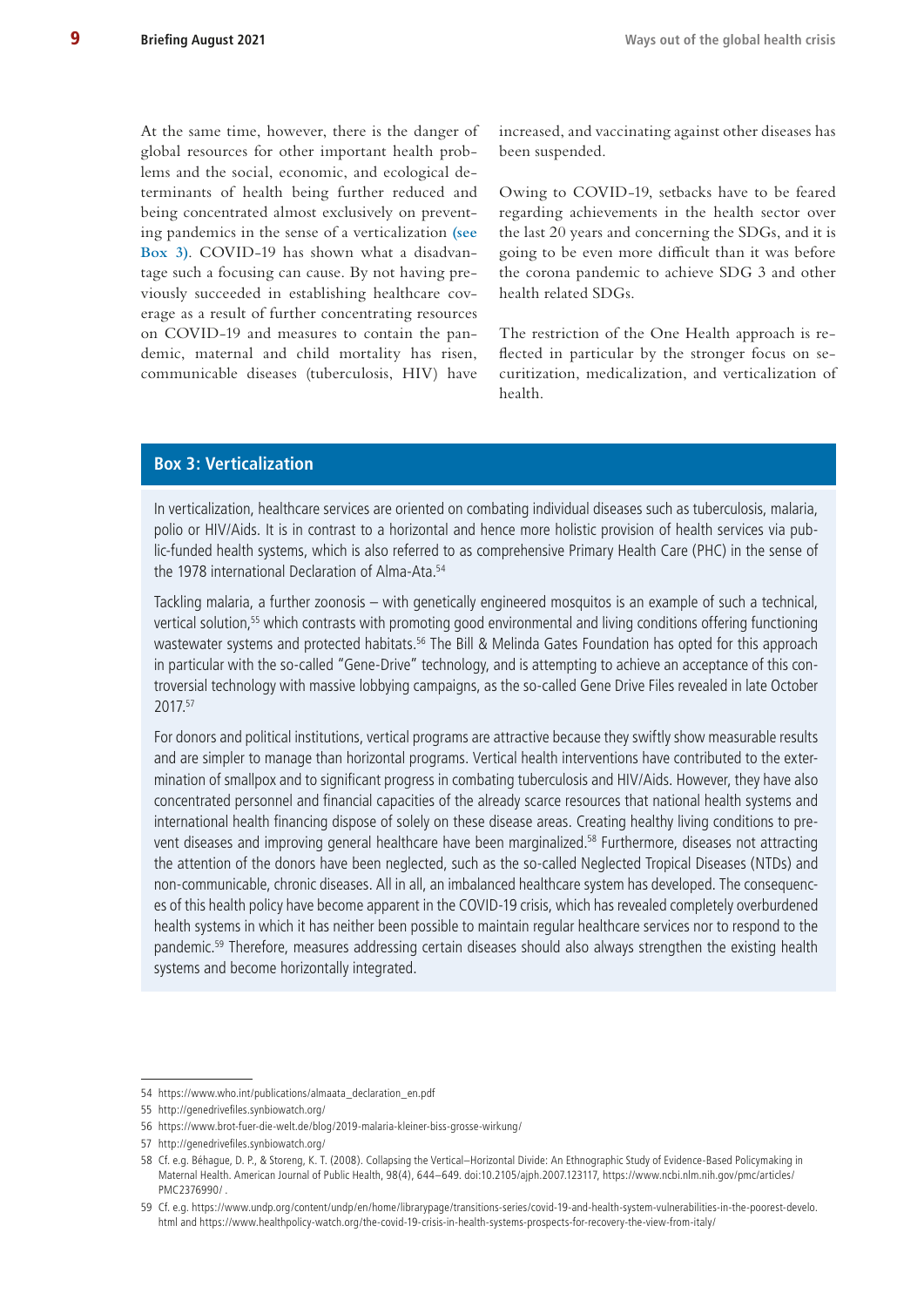The first lessons that can already be learnt from the corona pandemic aim at a more or less successful change in behavior among the population (especially through hygiene measures). Furthermore, pursuing a securitization, medicalization, and verticalization, and for lack of an efficient and specific treatment of COVID-19 with drugs, one has opted almost exclusively for containment via vaccination and for stepping up pandemic response capabilities. But the corona pandemic in particular also shows how important the social determinants of health are and how vulnerable people living in poverty are. Frequently, poor people show higher levels of morbidity and mortality.<sup>60</sup>

## **What German politicians ought to do to implement the One Health approach**

A holistic implementation of the One Health approach has to **go beyond medico-technical measures to prevent zoonoses and resistance to antibiotics and above all address the systemic and structural causes of global health problems, including non-communicable diseases.** In order to restore a balance between humans, animals, and the environment, and thus strengthen the global health of all, and to strengthen the resilience of societies towards future pandemics, we call on the Federal Government to support the following measures both in Germany and in bilateral and multilateral cooperation:

## **1. Supporting approaches avoiding negative impacts on the environment and the climate and overcoming underlying causes of diseases:**

**»** improving the social, economic, and ecological determinants of health,<sup>61</sup> in particular to **overcome unequal distribution of power, income, and access to goods and services,** for example through measures to achieve gender justice, participation of vulnerable groups, a just architecture of (world) trade, in particular of the patent system, towards universal access to essential medicines, 62

- **» promoting balanced diets** with local production and diversified cultivation of food,
- **» strengthening local food production systems and smallholder farmers** as well as regional economic areas to promote the resilience of societies,
- **» changing agriculture, the food and livestock systems including the use of the seas and fish farming in the sense of agroecology,**
- **» measures to combat climate change** in the sense of the One Health approach and support and adaptation measures for victims of climate change,
- **» measures to maintain natural habitats and conserve biodiversity.**
- **2. Strengthening public services and infrastructure for healthy people, animals, and the environment:**
- **» strengthening local public health systems,** for universal access to quality health services, especially for underserved and poor sections of the population ("Leave No One Behind"), and focusing on intersectoral, horizontal approaches such as Primary Health Care,
- **» integrating indigenous, natural and allopathic medicine approaches as complementary health systems,**
- **» strengthening public research and development capacities in the field of prevention, vaccines, diagnostics, and therapeutics** in the countries of the Global South and adapting them to the local health needs,
- **» strengthening public veterinary health systems** in all their core activities taking into special consideration the provision of government

[fullarticle/2768723?resultClick=1](https://jamanetwork.com/journals/jamanetworkopen/fullarticle/2768723?resultClick=1)

<sup>60</sup> <https://www.bbc.com/news/world-asia-india-53576653> and Fernando Flores Tavares and Gianni Betti (2020). Vulnerability, Poverty and COVID-19: Risk Factors and Deprivations in Brazil [https://www.researchgate.net/publication/340660228\\_Vulnerability\\_Poverty\\_and\\_COVID-19\\_Risk\\_Factors\\_and\\_Deprivations\\_in\\_Brazil](https://www.researchgate.net/publication/340660228_Vulnerability_Poverty_and_COVID-19_Risk_Factors_and_Deprivations_in_Brazil) and Adhikari S, Pantaleo NP, Feldman JM, Ogedegbe O, Thorpe L, Troxel AB (2020). Assessment of Community-Level Disparities in Coronavirus Disease 2019 (COVID-19) Infections and Deaths in Large US Metropolitan Areas. JAMA Netw Open. 2020;3(7):e2016938, [https://jamanetwork.com/journals/jamanetworkopen/](https://jamanetwork.com/journals/jamanetworkopen/fullarticle/2768723?resultClick=1)

<sup>61</sup> <https://www.who.int/publications/i/item/WHO-IER-CSDH-08.1> and [https://www.who.int/social\\_determinants/strategic-meeting/en/](https://www.who.int/social_determinants/strategic-meeting/en/)

<sup>62</sup> <https://www.patents-kill.org/>